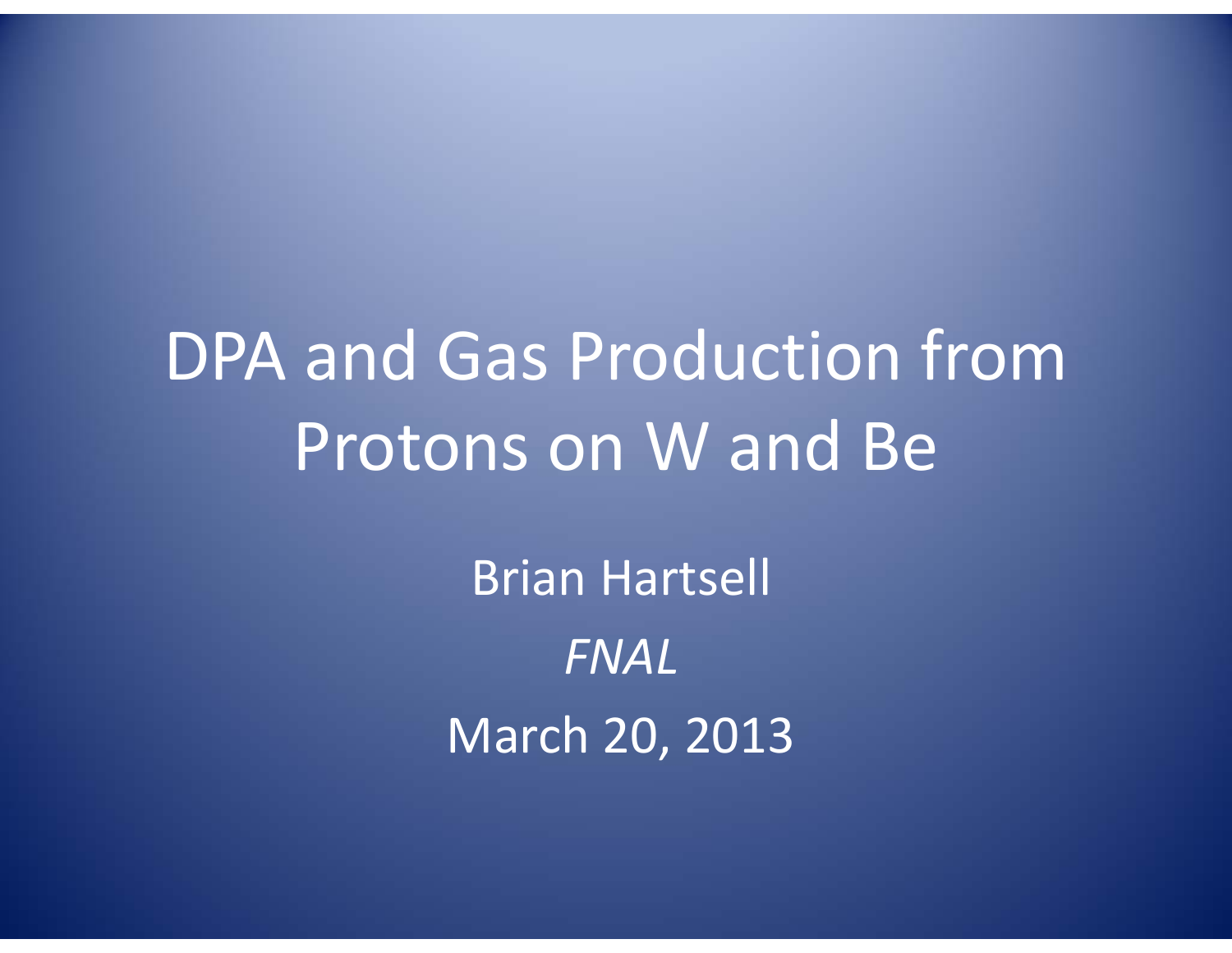#### DPA and Gas Production in Tungsten

• Ran the Mu2e target in MARS15 using the following parameters:

- 8 GeV protons on Tungsten target
- Gaussian distribution with 1mm X and Y sigma
- 6mm diameter, 160mm length target
- 3 bins/sigma radially, 1cm bins axially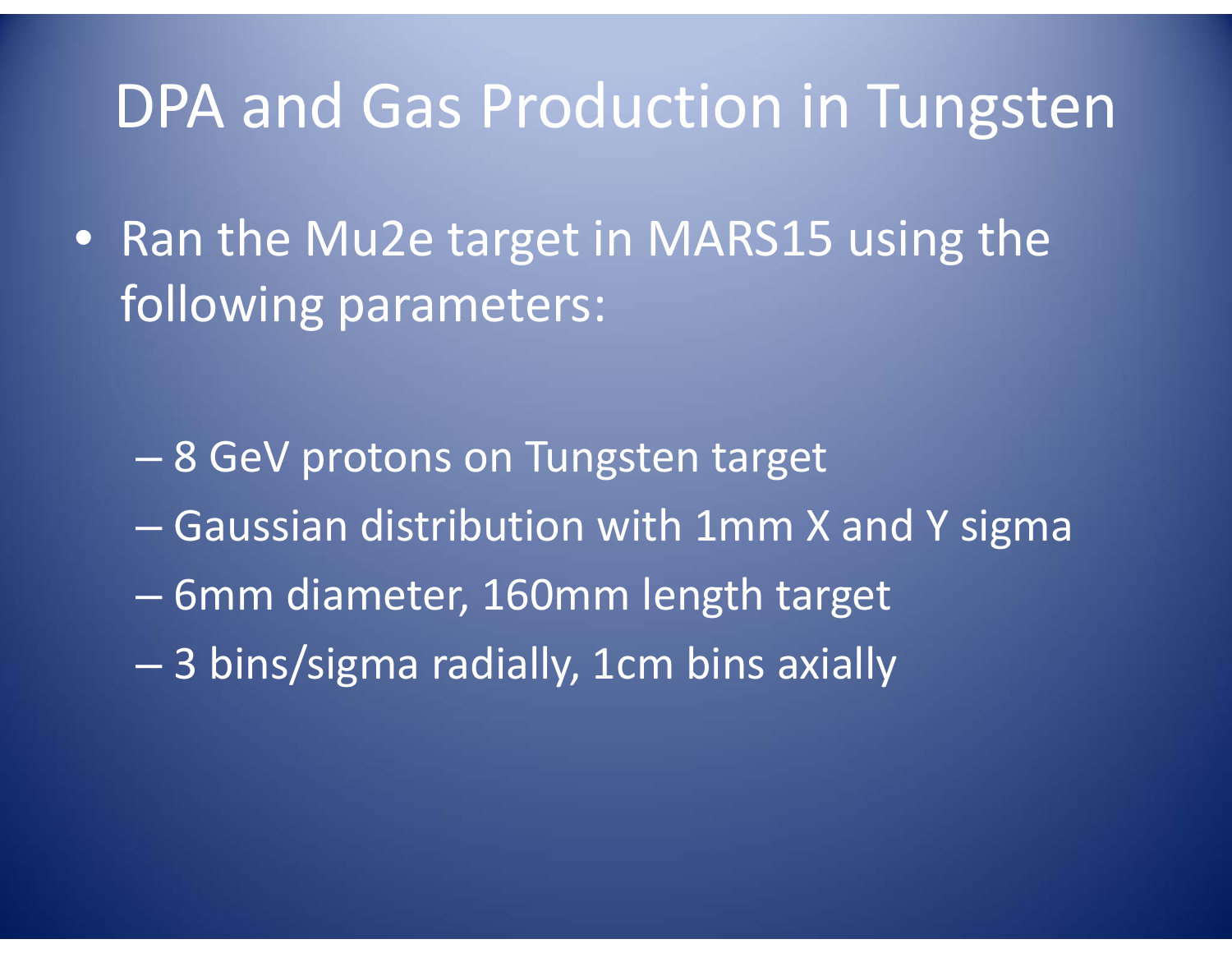### Results

- Peak DPA: 1.4e‐18 DPA/p
- Gas production: –60 appm/DPA - He: 20 appm/DPA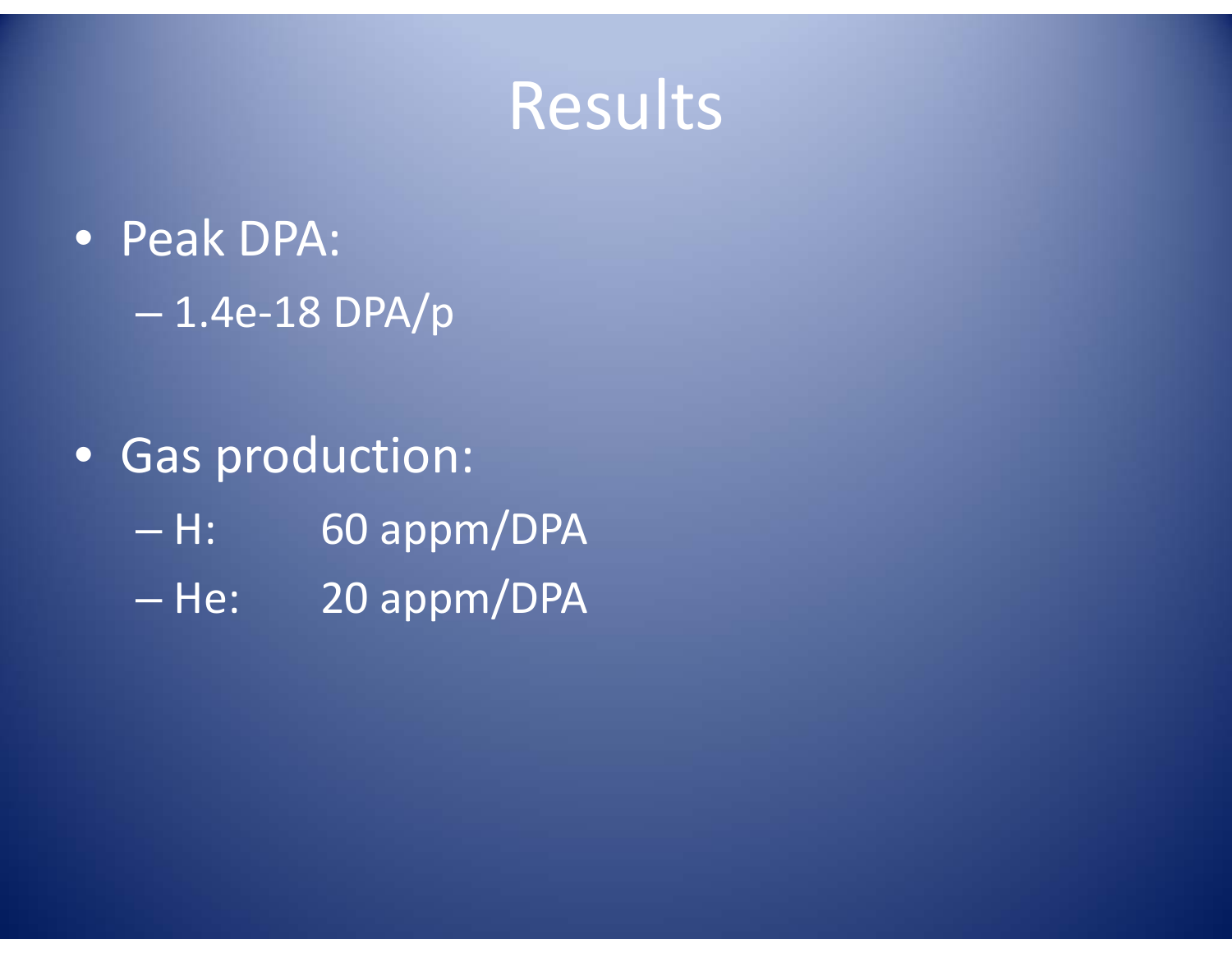### Converted to yearly..

- 1.9e20 p/yr estimated
- Peak DPA:
	- 260 DPA/yr
- Gas production:
	- H: 16000 appm/yr
	- He: 5300 appm/yr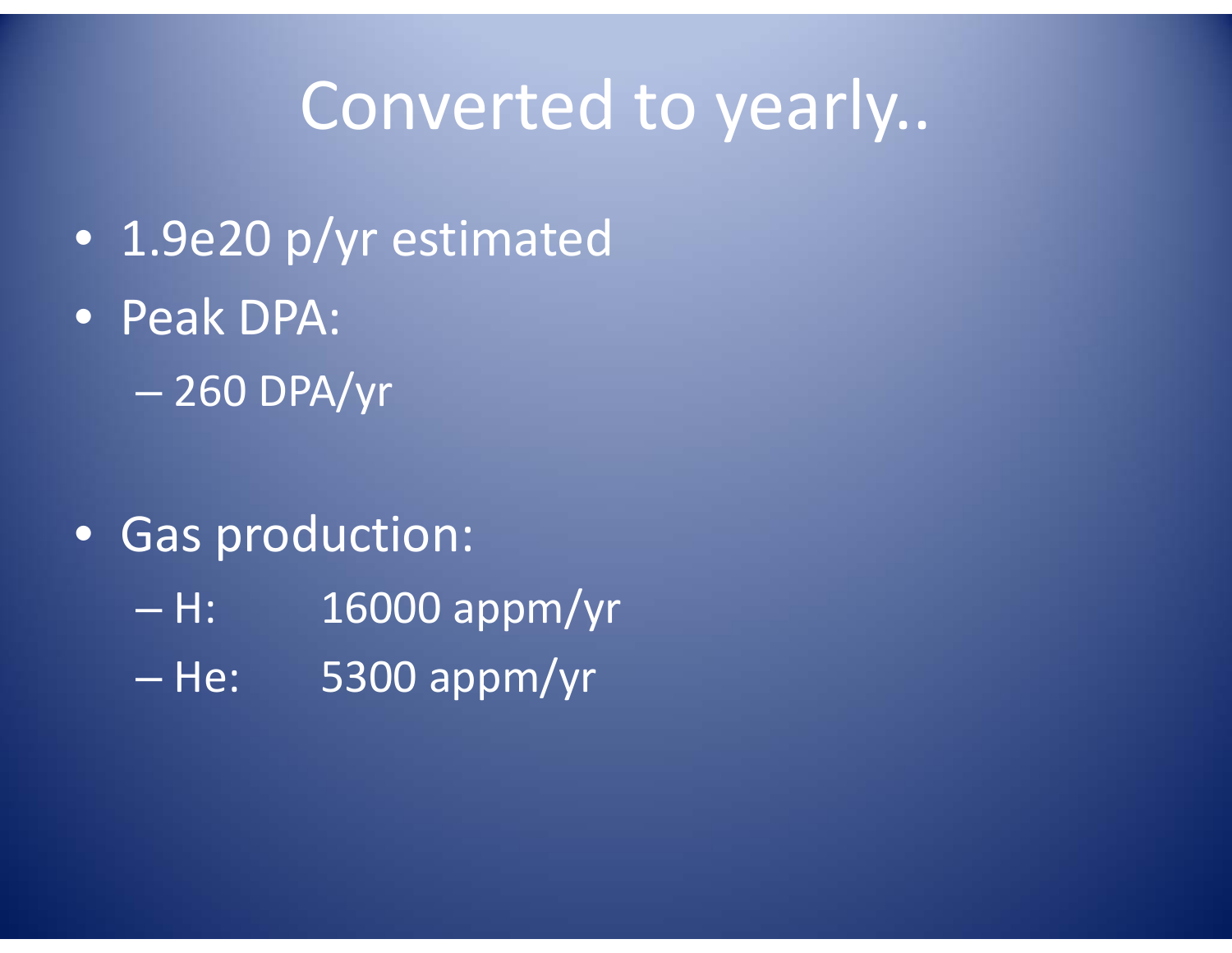### DPA and Gas Production in Beryllium

• Ran an arbitrary case in MARS15:

- Varying energy protons on Beryllium target
	- 2 MeV, 250 MeV, 120 GeV
- Gaussian distribution with 0.3mm X and Y sigma
- 2.1mm diameter (7 sigma), 10mm length target
- 1 bin/sigma radially, 1cm bins axially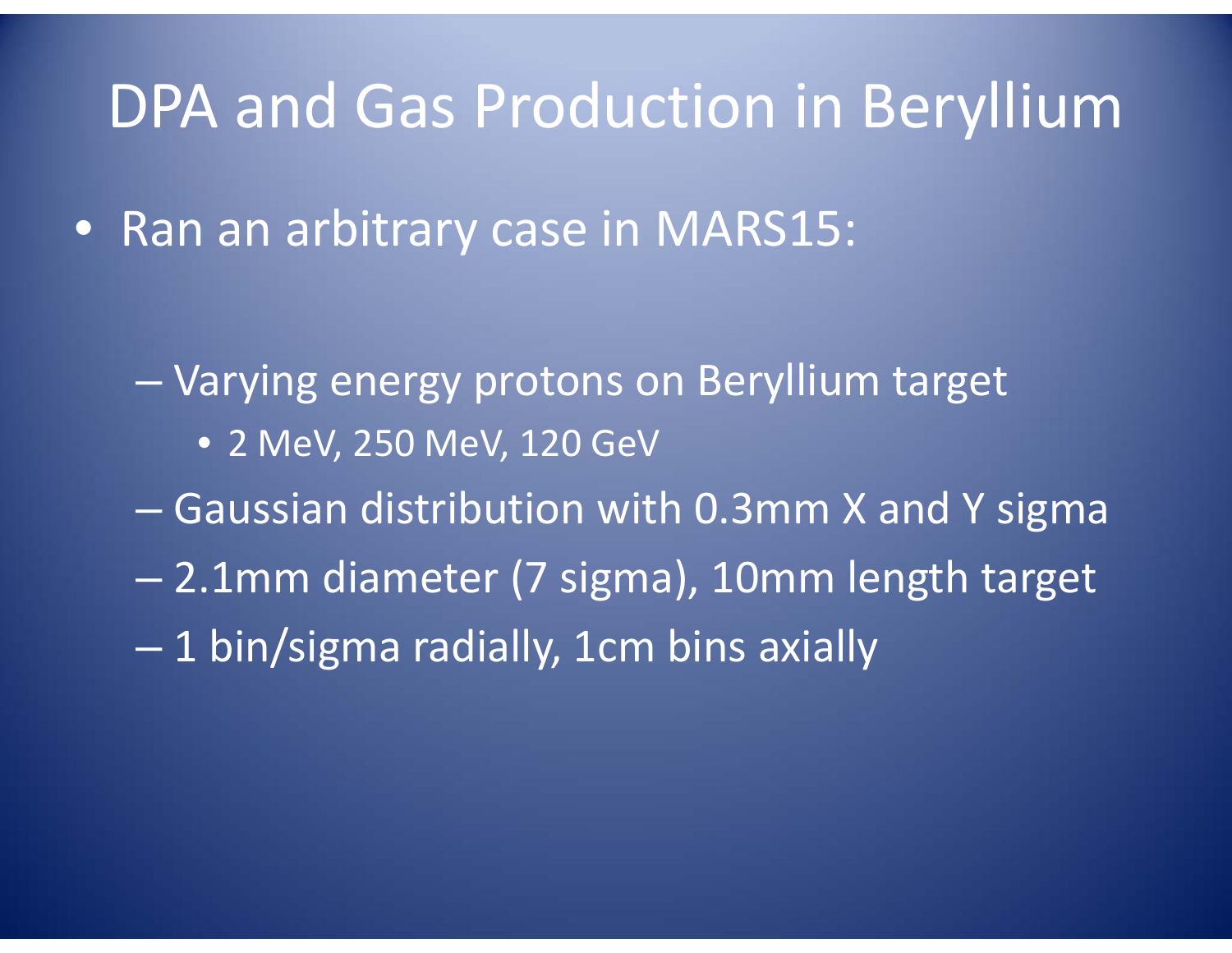### Results

|                |                    | <b>DPA</b>        | н     | He                    |
|----------------|--------------------|-------------------|-------|-----------------------|
|                |                    | (y <sub>p</sub> ) |       | (appm/DPA) (appm/DPA) |
| <b>120 GeV</b> |                    | 3.66E-21          | 1030  | 2885                  |
| <b>250 MeV</b> |                    | 6.29E-21          | 720   | 3400                  |
| 2 MeV          | First 20um         | 4E-19             | 10-30 |                       |
|                | Bragg Peak 7.5E-18 |                   |       |                       |

• Values are shown averaged over <sup>a</sup> volume of:

- $-$  1 sigma diameter
- 1cm depth for 120 GeV and 250 MeV, depth shown for 2 MeV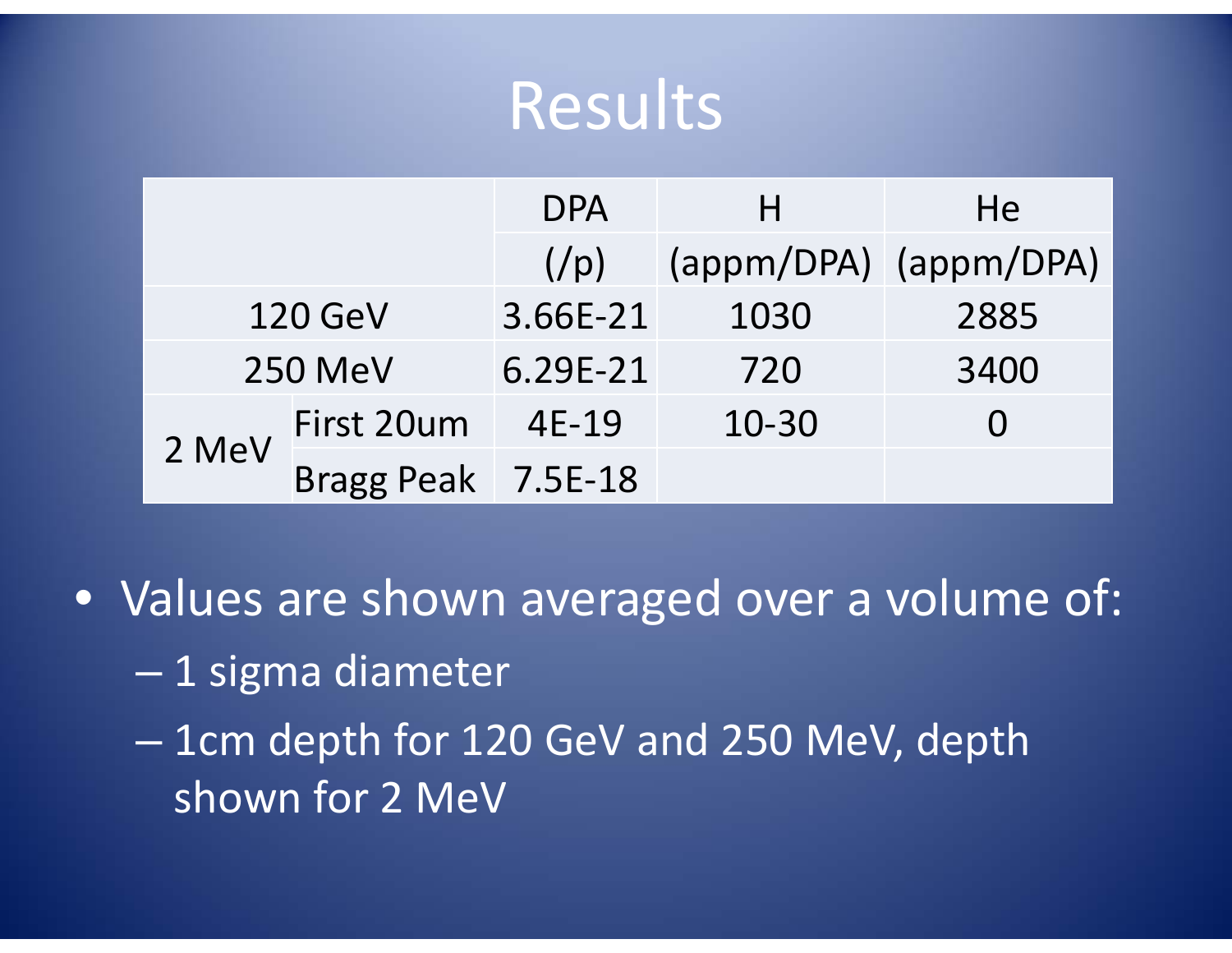### Results scaled to LBNE style beam

#### • 700kW case:

- 1.3mm beam sigmas
- 3.7E13 protons/sec
- 100% uptime

|                | <b>DPA</b> |           | He.                |
|----------------|------------|-----------|--------------------|
|                | (yr)       | (appm/yr) | $\frac{1}{\gamma}$ |
| <b>120 GeV</b> | 0.23       | 235       | 659                |
| <b>250 MeV</b> | 0.39       | 283       | 1330               |